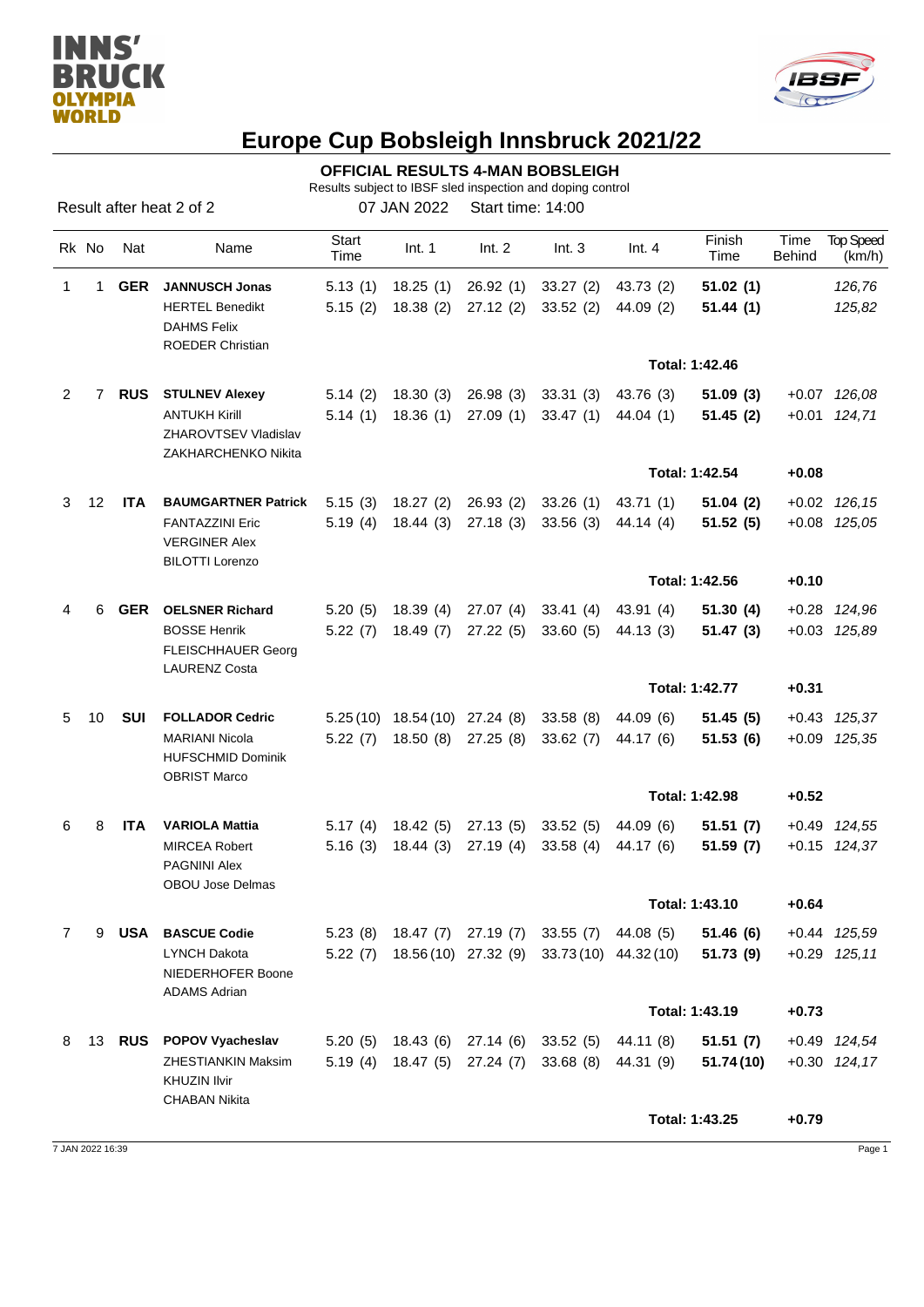



## **Europe Cup Bobsleigh Innsbruck 2021/22**

**OFFICIAL RESULTS 4-MAN BOBSLEIGH**

Results subject to IBSF sled inspection and doping control

Result after heat 2 of 2 07 JAN 2022 Start time: 14:00

|    | Rk No          | Nat              | Name                                                                          | Start<br>Time | Int. 1                            | Int. 2              | Int.3                                                 | Int.4      | Finish<br>Time | Time<br><b>Behind</b> | <b>Top Speed</b><br>(km/h) |
|----|----------------|------------------|-------------------------------------------------------------------------------|---------------|-----------------------------------|---------------------|-------------------------------------------------------|------------|----------------|-----------------------|----------------------------|
| 9  | 18             | SUI              | <b>ROHNER Timo</b>                                                            | 5.23(8)       | 18.51 (8)                         | 27.25 (9)           | 33.63(9)                                              | 44.17 (9)  | 51.57 (9)      |                       | $+0.55$ 125,51             |
|    |                |                  | <b>MOSER Pascal</b><br><b>GIUMMA Maruan</b><br><b>WAGELI Roman</b>            |               | $5.25(11)$ $18.56(10)$ $27.32(9)$ |                     | 33.71(9)                                              | 44.29 (8)  | 51.69(8)       |                       | +0.25 125,40               |
|    |                |                  |                                                                               |               |                                   |                     |                                                       |            | Total: 1:43.26 | $+0.80$               |                            |
|    | 10 16          | <b>GER</b>       | <b>ILLMANN Maximilian</b>                                                     |               |                                   |                     | $5.37(18)$ $18.76(17)$ $27.53(17)$ $33.92(17)$        | 44.45 (16) | 51.82(13)      |                       | +0.80 125,59               |
|    |                |                  | <b>WOBETO Philipp</b><br>PIETZA Max<br><b>PROSKE Henrik</b>                   | 5.21(6)       | 18.48 (6)                         | 27.22 (5) 33.61 (6) |                                                       | 44.14 (4)  | 51.51(4)       |                       | +0.07 125,75               |
|    |                |                  |                                                                               |               |                                   |                     |                                                       |            | Total: 1:43.33 | $+0.87$               |                            |
| 11 | $\overline{2}$ | <b>SUI</b>       | <b>MOULINIER Yann</b>                                                         |               |                                   |                     | 5.27 (12) 18.58 (11) 27.31 (11) 33.67 (10) 44.21 (10) |            | 51.59(10)      |                       | +0.57 125,20               |
|    |                |                  | <b>MATTHYS Julien</b><br><b>JUILLARD Quentin</b><br><b>HERSPERGER Mathieu</b> |               |                                   |                     | 5.25 (11) 18.57 (12) 27.34 (12) 33.73 (10) 44.35 (11) |            | 51.80(12)      |                       | $+0.36$ $124,23$           |
|    |                |                  |                                                                               |               |                                   |                     |                                                       |            | Total: 1:43.39 | $+0.93$               |                            |
|    | 12 21          | GER              | <b>ZIELASKO Philipp</b>                                                       |               |                                   |                     | 5.28 (15) 18.66 (14) 27.41 (13) 33.78 (13) 44.34 (11) |            | 51.74(11)      |                       | +0.72 125,35               |
|    |                |                  | <b>SAUERBREI Colin</b><br><b>LEYPOLD Erik</b><br><b>MARGRAF Hans-Arthur</b>   |               |                                   |                     | 5.29 (16) 18.69 (15) 27.46 (15) 33.83 (14) 44.38 (12) |            | 51.76 (11)     |                       | $+0.32$ $125,32$           |
|    |                |                  |                                                                               |               |                                   |                     |                                                       |            | Total: 1:43.50 | $+1.04$               |                            |
|    | 13 14          | <b>JPN</b>       | <b>SHINOHARA Ryo</b>                                                          |               |                                   |                     | 5.27 (12) 18.69 (16) 27.46 (16) 33.87 (16) 44.45 (16) |            | 51.90(17)      |                       | +0.88 124,77               |
|    |                |                  | <b>HAMANO Tatsuya</b><br>KANEKO Yoshiki<br>MURAKAMI Kenji                     |               |                                   |                     | 5.32 (17) 18.72 (17) 27.49 (16) 33.87 (16) 44.45 (13) |            | 51.87(13)      |                       | +0.43 124,74               |
|    |                |                  |                                                                               |               |                                   |                     |                                                       |            | Total: 1:43.77 | $+1.31$               |                            |
|    | 14 11          | USA              | <b>HICKEY Tyler</b>                                                           |               |                                   |                     | 5.27 (12) 18.62 (12) 27.39 (12) 33.77 (12)            | 44.36 (12) | 51.81(12)      |                       | +0.79 124,98               |
|    |                |                  | <b>SIMON David</b><br><b>AVERY Chris</b><br><b>MITCHELL Manteo</b>            |               |                                   |                     | 5.28 (15) 18.61 (13) 27.42 (14) 33.85 (15) 44.48 (15) |            | 51.97 (15)     |                       | +0.53 124,37               |
|    |                |                  |                                                                               |               |                                   |                     |                                                       |            | Total: 1:43.78 | $+1.32$               |                            |
|    |                | 15 20 <b>RUS</b> | <b>DUBINKO Stepan</b>                                                         |               |                                   |                     | 5.28 (15) 18.67 (15) 27.44 (14) 33.84 (14) 44.44 (15) |            | 51.88(16)      |                       | +0.86 124,50               |
|    |                |                  | <b>IVANOV Ilia</b><br>KISLITSA Aleksei<br><b>IVANOV Nikita</b>                |               |                                   |                     | $5.24(10)$ 18.61(13) 27.38(13) 33.81(13) 44.46(14)    |            | 51.92(14)      |                       | +0.48 123,95               |
|    |                |                  |                                                                               |               |                                   |                     |                                                       |            | Total: 1:43.80 | $+1.34$               |                            |
|    |                | 16 17 <b>LAT</b> | <b>CIPULIS Emils</b>                                                          |               |                                   |                     | 5.20 (5) 18.52 (9) 27.28 (10) 33.72 (11) 44.38 (13)   |            | 51.83(14)      |                       | +0.81 123,86               |
|    |                |                  | <b>KLEINBERGS Ivo Dans</b><br><b>KAUFMANIS Lauris</b><br><b>NEMME Edgars</b>  |               |                                   |                     | 5.25 (11) 18.55 (9) 27.32 (9) 33.77 (12) 44.50 (16)   |            | 52.05(16)      |                       | +0.61 122,67               |
|    |                |                  |                                                                               |               |                                   |                     |                                                       |            | Total: 1:43.88 | $+1.42$               |                            |
|    |                |                  |                                                                               |               |                                   |                     |                                                       |            |                |                       |                            |

7 JAN 2022 16:39 Page 2